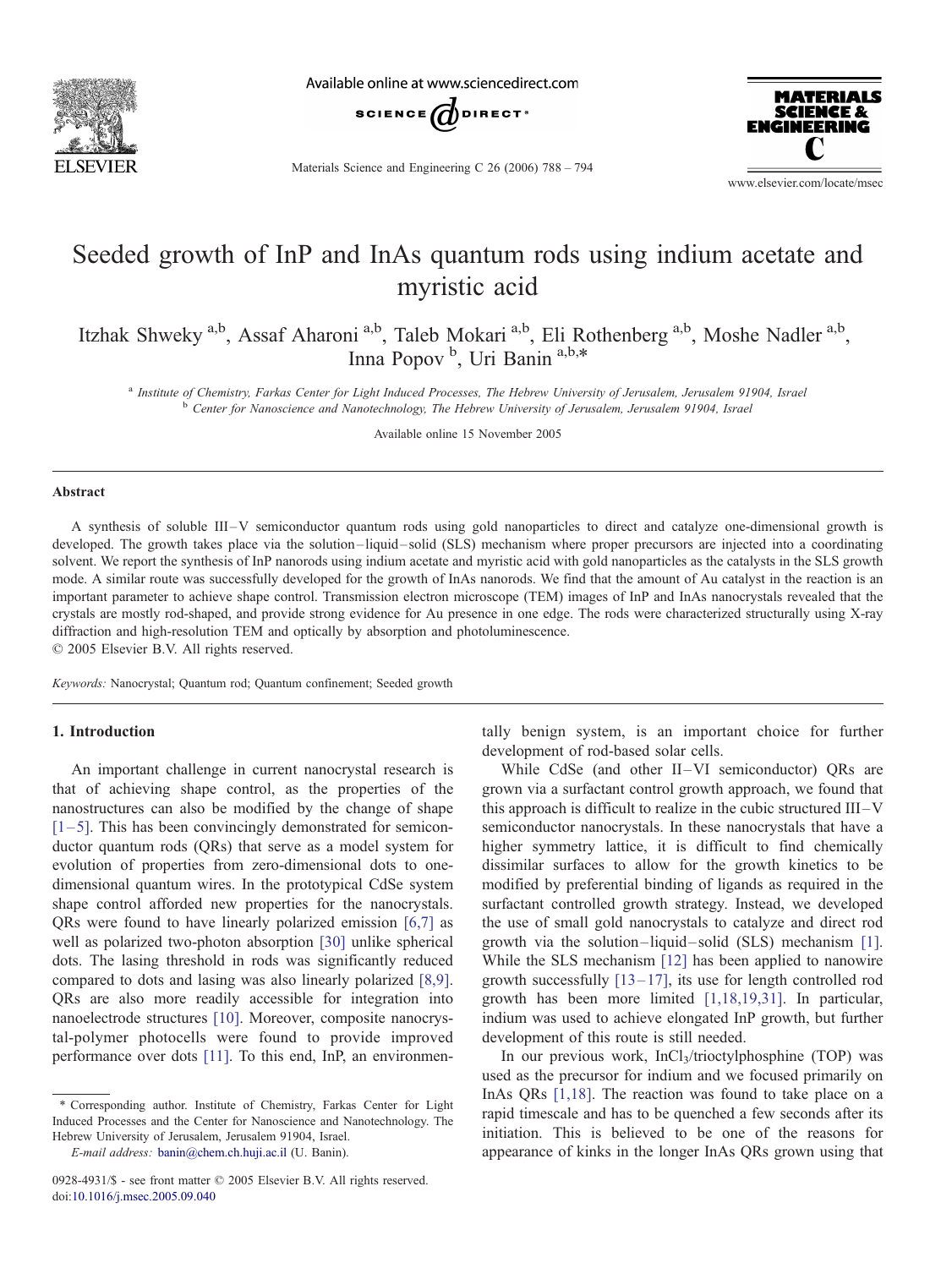<span id="page-1-0"></span>method. In the present work, we focus on growth of InP QRs. We specifically targeted strategies to slow down the reaction, which would lead to reduced kinking. To this end we changed the indium precursor to Indium Acetate  $(In(Ac)<sub>3</sub>)$  in myristic acid following earlier work of Peng on growth of spherical III – V dots [\[20\]](#page-6-0). As in our earlier work, we employ the use of Au clusters as the seed particles and this route was applied to both InP and InAs QRs and was specifically found to be well suited for growth of InP QRs.

# 2. Experimental details

# 2.1. Materials

Indium acetate In(Ac)<sub>3</sub> (99.99%), myristic acid (99.5+%), Tris(trimethylsilyl)phosphine (95%), Trioctylphosphine (TOP, 90%), Trioctylphosphine oxide (TOPO, 90%) were purchased from Aldrich. TOP and TOPO were purified by vacuum distillation, and kept in the glove box. Tris(trimethylsilyl)Arsenide was prepared as detailed in the literature [\[21\].](#page-6-0) Triphenylphosphine coated Au clusters with diameter of 1.4 nm and the suggested formula  $Au_{101}(PPh_3)_2ICl_5$  (denoted as  $Au_{101}$ ) were synthesized by the published procedures [\[22\],](#page-6-0) to serve as seeds for rod growth.

## 2.2. InP nanorod synthesis

In a typical preparation of InP rods, 1.6 g TOPO, 0.24 g (0.80 mmol) of In(III)Acetate, 0.55 g (2.40 mmol) of myristic acid were put in a 4-neck flask as the growth solution. The mixture was heated to  $110 - 120$  °C and pumped for 2 h yielding an optically clear solution. The system was purged with Ar three times, and then further heated to  $360 °C$  under Ar flow and vigorous stirring. A stock solution containing 65 mg (0.25 mmol) tris(trimethylsilyl)phosphine and 18 mg  $Au<sub>101</sub>$  clusters  $(9.05 \times 10^{-5}$  mmol) in 0.5 g Toluene was diluted with 0.5 g TOP. The stock solution was injected within 0.1 s under vigorous stirring, leading to the decrease of the reaction temperature to about 330  $^{\circ}$ C. 20 s later 1.5 g of TOP was injected for further cooling, and the temperature dropped to 270 °C and then stabilized on  $270 \pm 5$  °C. After 20 min the reaction was cooled to room temperature. A 2-step separation procedure was conducted to obtain InP nanorods. First, the product was diluted with 6 ml of toluene and centrifuged at 6000 rpm for 20 min. Large InP nanorods  $(100-150\times4$  nm) were precipitated while smaller  $(20-30 \times 4 \text{ nm})$  nanorods and dots  $(4.3 \pm 1.36 \text{ nm})$  were left in the supernatant. Second, the smaller nanorods were precipitated by adding 2 ml of methyl alcohol and then centrifuged at 6000 rpm for 10 min and redissolved in toluene.

### 2.3. InAs nanorod synthesis

In a typical preparation of InAs rods, 2.0 g TOPO, 0.34 g (1.2 mmol) of In(III)Acetate, 0.79 g (3.5 mmol) of myristic acid were put in a 4-neck flask as the growth solution. The mixture was heated to  $110 - 120$  °C and pumped for 2 h yielding an optically clear solution. The system was purged with Ar three times, and then further heated to  $360 °C$  under Ar flow and vigorous stirring. A stock solution containing 68 mg (0.23 mmol) tris(trimethylsilyl)arsenide  $((TMS)_3As)$  and 18 mg Au<sub>101</sub> clusters in 0.5 g Toluene was diluted with 0.5 g TOP. The stock solution was injected within 0.1 s under vigorous stirring. 20 s later 2.0 g of TOP was injected for further cooling, after 10 min of heating at  $270 \pm 5$  °C the reaction was cooled to room temperature. Size selective separations were done by addition of methanol to the growth solution and removal of the precipitation by filtration.

## 2.4. Structural characterization

XRD measurements were performed on a Philips PW1830/ 40 X-ray diffractometer operated at 40 kV and 30 mA with Cu  $K_{\alpha}$  radiation. Samples were washed with methanol and deposited as a thin layer on a low-background scattering quartz substrate. TEM measurements were performed on Phillips Tecnai 12 microscope operated at 100 kV. Highresolution TEM (HRTEM) and scanning-transmission (STEM) measurements were performed on FEI Tecnai F20  $G<sup>2</sup>$  electron microscope operated at 200 kV and equipped with High Angle Annular Dark Field STEM detector. Samples for TEM were prepared by depositing a drop of sample-toluene solution onto



Fig. 1. TEM images of (a) InP rods (In/P ratio of 2:1) and (b) InAs rods (In/As ratio of 5:1).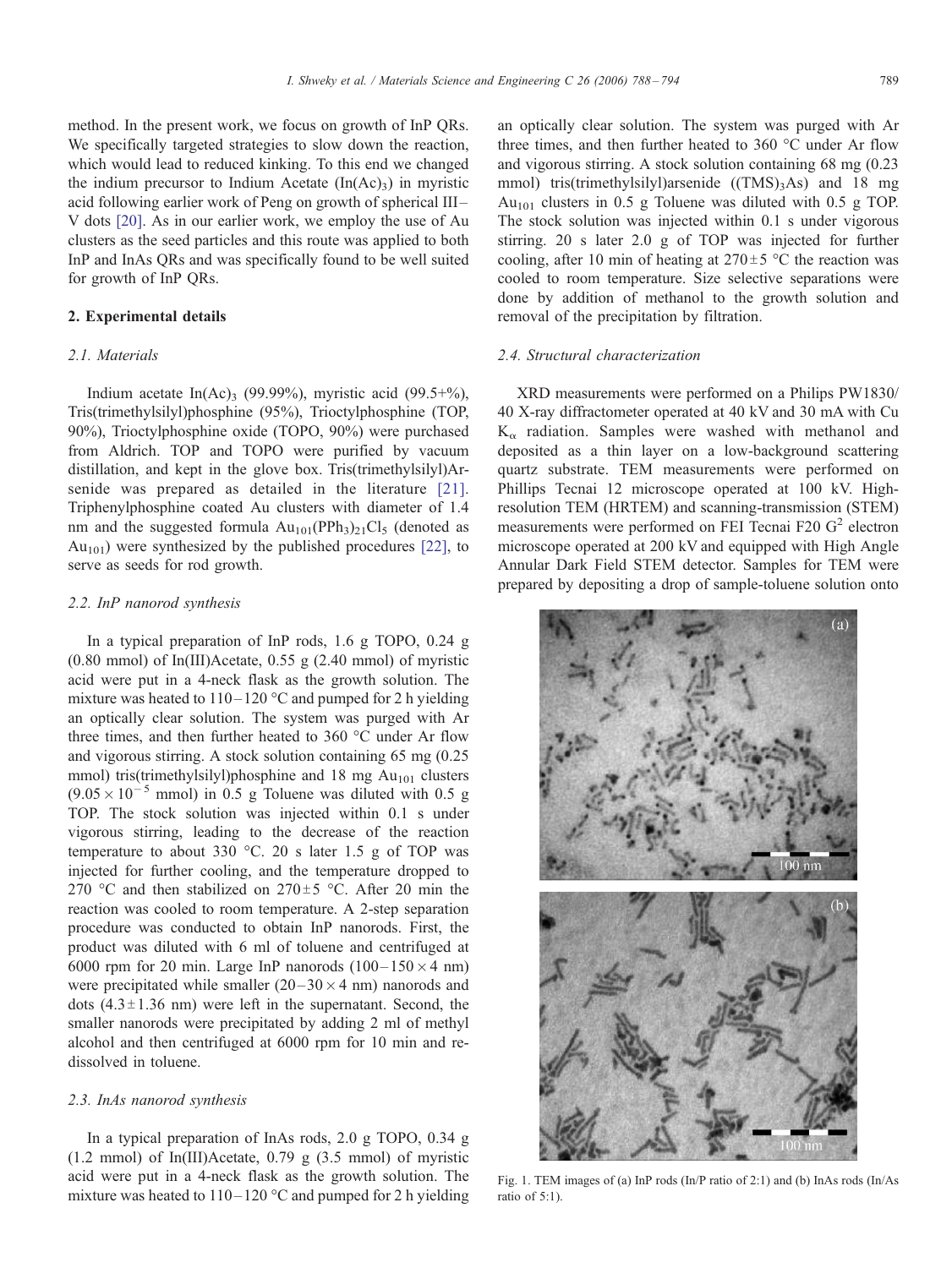<span id="page-2-0"></span>400 mesh copper grids covered with a thin amorphous carbon film, followed by washing with methanol to remove the excess organic residue.

#### 2.5. Optical characterization

Absorption spectra were measured using a JASCO V-570 UV –VIS –NIR spectrophotometer. Emission measurements of InP rods in toluene were performed in a sealed cuvette under Ar using the 454-nm line of an Ar-ion laser with intensity of 100 mW. Fluorescence was collected under identical conditions for all solutions in a right-angle configuration with a spectrograph/charge-coupled device setup, with integration time of 500 ms. Emission measurement of InAs rods in toluene were carried out using a Helium –Neon laser for excitation at 632.8 nm. The emission was collected at a right-angle configuration, dispersed by a monochromator and detected by InGaAs PIN photodetector with lock-in amplification.

# 3. Results and discussion

#### 3.1. Synthesis

The synthesis approach for InAs and InP rods combines the principles of colloidal growth of high quality semiconductor nanocrystals, with one-dimensional growth achieved via the SLS mechanism. We use Au clusters as the seed particles for rod growth as reported in our earlier work [\[1\]](#page-6-0) but here we focus our attention to InP nanorods and also use a different indium precursor, namely  $In(Ac)$ <sub>3</sub> with myristic acid. We found that replacing the  $InCl<sub>3</sub>$  by  $In(Ac)<sub>3</sub>$  and the addition of myristic acid as fatty acid ligand improved the shape of InP nanorods compared to what could be achieved with InCl<sub>3</sub>.

TEM images obtained for the InP and InAs rods, synthesized using  $Au_{101}$  clusters as the catalyst particles, are shown in [Fig.](#page-1-0) [1.](#page-1-0) The one-dimensional growth is evident. Moreover, the darker contrast apparent on one end of the rods is consistent with the presence of Au. This is most obvious in the InP rods ([Fig. 1a](#page-1-0)), as the difference in contrast between InP and Au, based on the large atomic number of Au, is most pronounced. While the bulk Au melting point (1064  $^{\circ}$ C) is significantly higher than the reaction temperature used in the nanorod nucleation (360 $^{\circ}$ C), the reaction still works via the SLS mode since the melting point is significantly reduced for the small diameter Au clusters used as seeds [23[,24\]. W](#page-6-0)e also emphasize that most of the InP rods as well as the InAs rods prepared by the present method are not kinked. Compared to our earlier work with InCl<sub>3</sub>, the reaction rate is indeed slower which allowed for improved control of the growth and reduced kinking [[18\].](#page-6-0)

Aside from the main rod fractions, the synthesis yields InP quantum rods with a uniform diameter but distributed in length, along with byproducts including InP quantum dots and In particles. Centrifugation was used to separate these products and they were characterized using both TEM (Fig. 2), and absorption measurements (Fig[. 3\). In](#page-3-0) the first step of separation,



Fig. 2. TEM Images of InP nanocrystals after separations: (a) precipitate: long rods, (b) fr1:  $25 \times 3.8$  nm rods, (c) fr2:  $18.7 \times 4.0$  nm, (d) dots: 4.3 nm.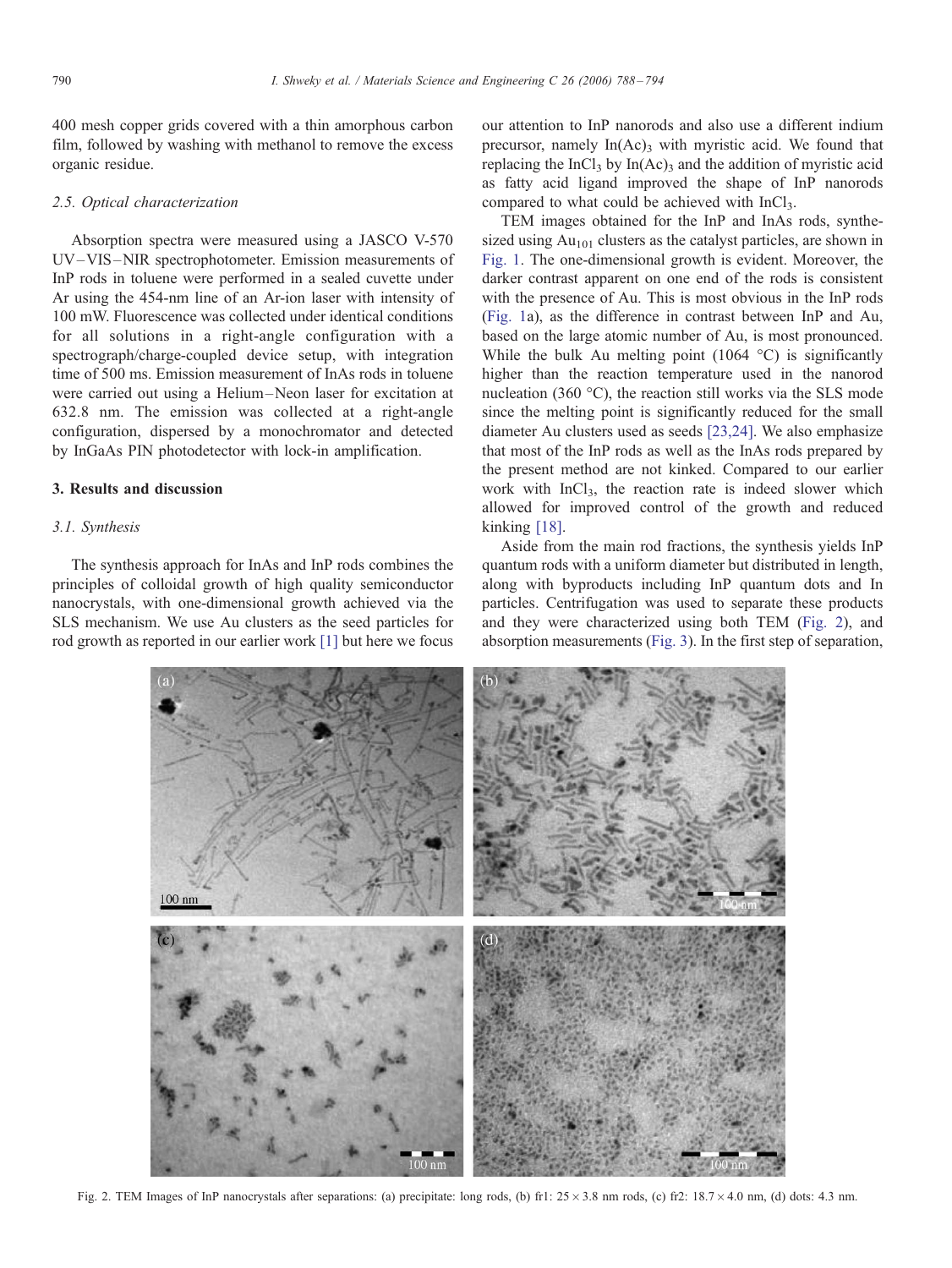<span id="page-3-0"></span>

Fig. 3. UV-Vis spectra of InP fractions obtained during the separation procedure (In/P ratio 1:2).

the growth solution dispersed in 6 ml toluene was centrifuged at 6000 rpm (rcf-relative centrifugal force  $\sim$  4000 $\times$ g) for 20 min. In this step, nanorods and dots remained in the supernatant while a fraction of long rods ([Fig. 2a](#page-2-0), typical dimensions  $100-$ 300 nm in length and 4 nm in diameter), precipitates. This fraction contains also some large Indium or Au particles identified by the black contrast. The absorption of this precipitate



Fig. 4. Size distribution histograms of fraction 1 of InP quantum rods from a single synthesis. (a) Mean length  $25.6 \pm 6.3$  nm, (b) mean diameter  $3.8 \pm 0.8$  nm. 300 particles have been measured.



Fig. 5. TEM images of InP long rods  $(100-150\times4$  nm) synthesized using a 3.5:1 In/P ratio.

(Fig. 3) shows a curve with a broad shoulder around 750 nm. This value is consistent with the report of Buhro et al. for the band gap observed in micron long InP nanowires of similar diameter [\[13](#page-6-0)].

In the second step of the separation, a main portion of nanorods was obtained (TEM in [Fig. 2](#page-2-0)b). The size distribution of this main fraction is shown in Fig. 4 and we extract average dimensions (length  $\times$  diameter) of 25.6  $\times$  3.8 nm. The absorption of this main rod fraction (fr1, Fig. 3) shows a pronounced shoulder at 710 nm, blue shifted from the longer rod fraction due to the effect of reduced length leading to stronger quantum confinement. In the next step of the separation we obtain an additional fraction of shorter rods with average dimensions of  $18 \times 4$  nm and broadened length distribution (TEM, [Fig. 2](#page-2-0)c). These show a shoulder around 680 nm again blue shifted relative to the previous fraction due to the reduced length (fr2, Fig. 3). The next fraction (TEM in [Fig. 2](#page-2-0)d) is composed of very short rods (aspect ratio of  $\sim$  2:1) and dots and its absorption exhibits a shoulder at 600 nm (fr3, Fig. 3). The supernatant was oily and its absorption showed a shoulder at 580 nm, consistent with the band gap of InP dots with diameter of  $\sim$ 3.5 nm [\[25,26](#page-6-0)]. This separation process and the related absorption spectra manifest the transition from the one-dimensional wire



Fig. 6. UV-Vis spectra of InP nanorods at 270  $\degree$ C synthesized using different ratios of In/P.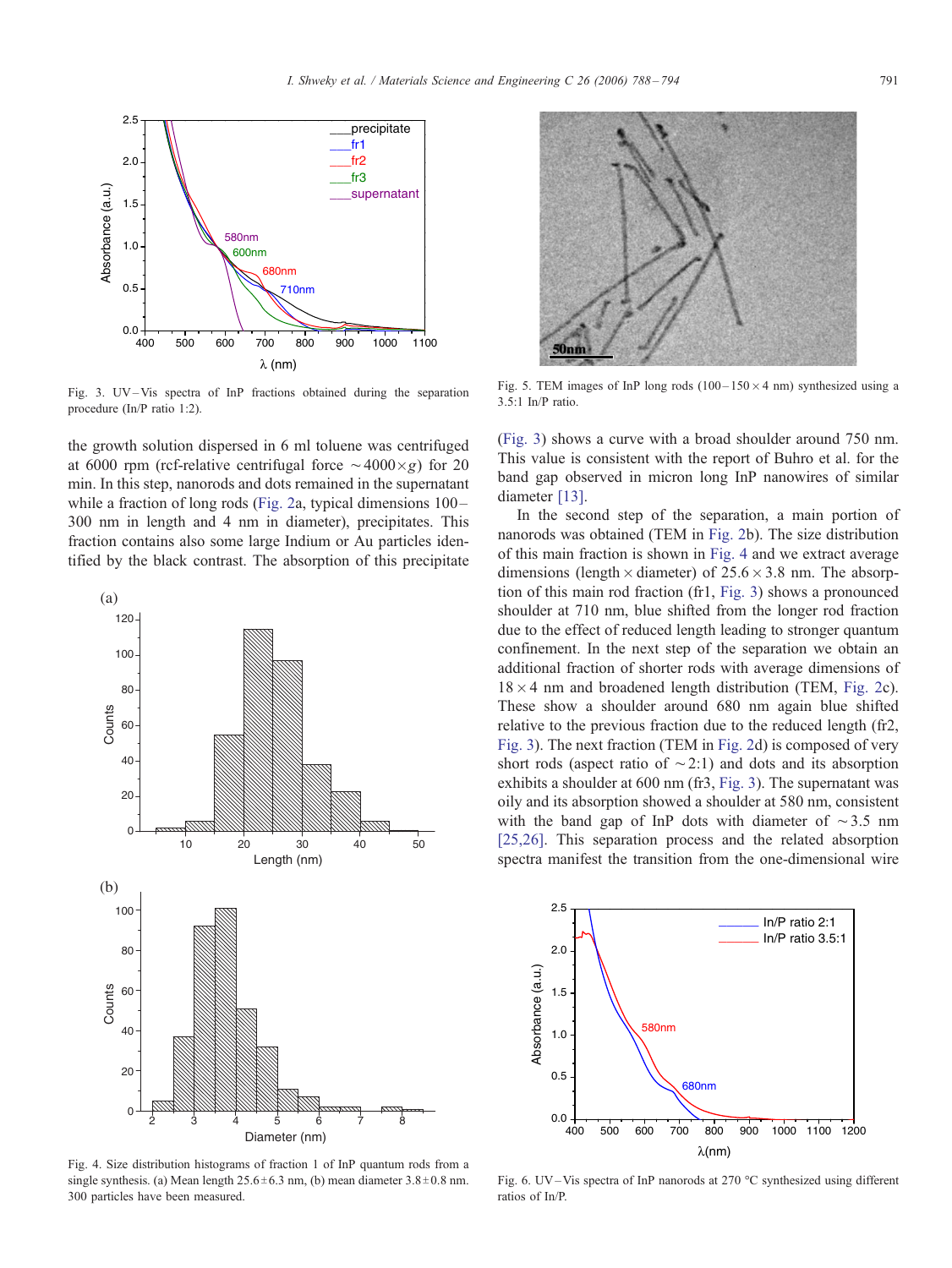<span id="page-4-0"></span>

Fig. 7. TEM (a) and HAADF-STEM (b) images of the same region of InP nanorod sample. Some rods with obvious contrast (darker in TEM, lighter in STEM) at the edge are labeled with circles.

limit (length  $\gg a_b$ ), where  $a_b$ = 11 nm is the InP bulk exciton radius, to a zero-dimensional quantum dot [\[27,28\]](#page-6-0).

In our efforts to optimize the synthesis we varied the reaction parameters. We find that the In/P molar ratio determines the yield of two different main rod sizes: shorter nanorods and longer ones. For a larger ratio of In/P of 3.5:1 the yield of longer rods in the precipitate increases as can be seen in the TEM image shown in Fi[g. 5, a](#page-3-0)nd the yield of shorter rods is significantly lower. For the smaller ratio of 2:1 the yield of shorter nanorods increases with little production of longer rods ([Fig. 1a](#page-1-0)).

This difference between reactions with different ratios is also reflected in the absorption spectra of aliquots taken in each case during the course of the reaction [\(Fig. 6](#page-3-0)). In the synthesis with the ratio of 2:1, a pronounced shoulder is identified at  $\sim$  680 nm attributed to shorter nanorods (25 $\pm$ 6 nm). In the synthesis with the higher ratio hardly any structure is identified at longer wavelengths likely due to a distribution of long rods, while the 600 nm peak is attributed to dots ([Figs. 2d and 3\).](#page-2-0) We note that the absorption of the growth solution does not visibly evolve after the reduction of the growth solution temperature to 270 °C ( $\sim$  20 s after the initial injection). The increased length in the case of higher ratio of In/P is consistent with the increased indium concentration leading to more rapid growth and hence to longer rods. In this case, there is also a large amount of Indium particles and it is more difficult to separate them out.

In the case of InAs rods the effect of the In/As ratio was different. Using an In/As ratio of 3.5:1 produced a precipitate in which we observed very large (over 100 nm) 'worm' shaped InAs structures. In the soluble fraction we find a small yield of non-uniform rods with a broad size distribution. Using high In/As ratio (8:1) improved significantly the quality of the rods but the formation of  $In_2O_3$  (Fig[. 9\) pa](#page-5-0)rticles in large quantities as a side product was inevitable. Therefore we propose that the In/As ratio of 5:1 represents a compromise between rod quality and undesired side products. We note that the InAs rods size distribution was broader than the one obtained for the InP rods.

## 3.2. Structural characterization

In order to identify the presence and the localization of the gold atoms in the InP nanorods we used HRTEM and HAADF-STEM (High Angle Annular Dark Field/Scanning transmission electron microscopy) as analytical techniques and as complimentary information sources. HRTEM images are mainly sensitive to the changes in a phase of the incoming parallel electron waves as they pass through the specimen [\[29](#page-6-0)]. Such



Fig. 8. Gray level value distribution along a rod imaged in STEM mode (inset).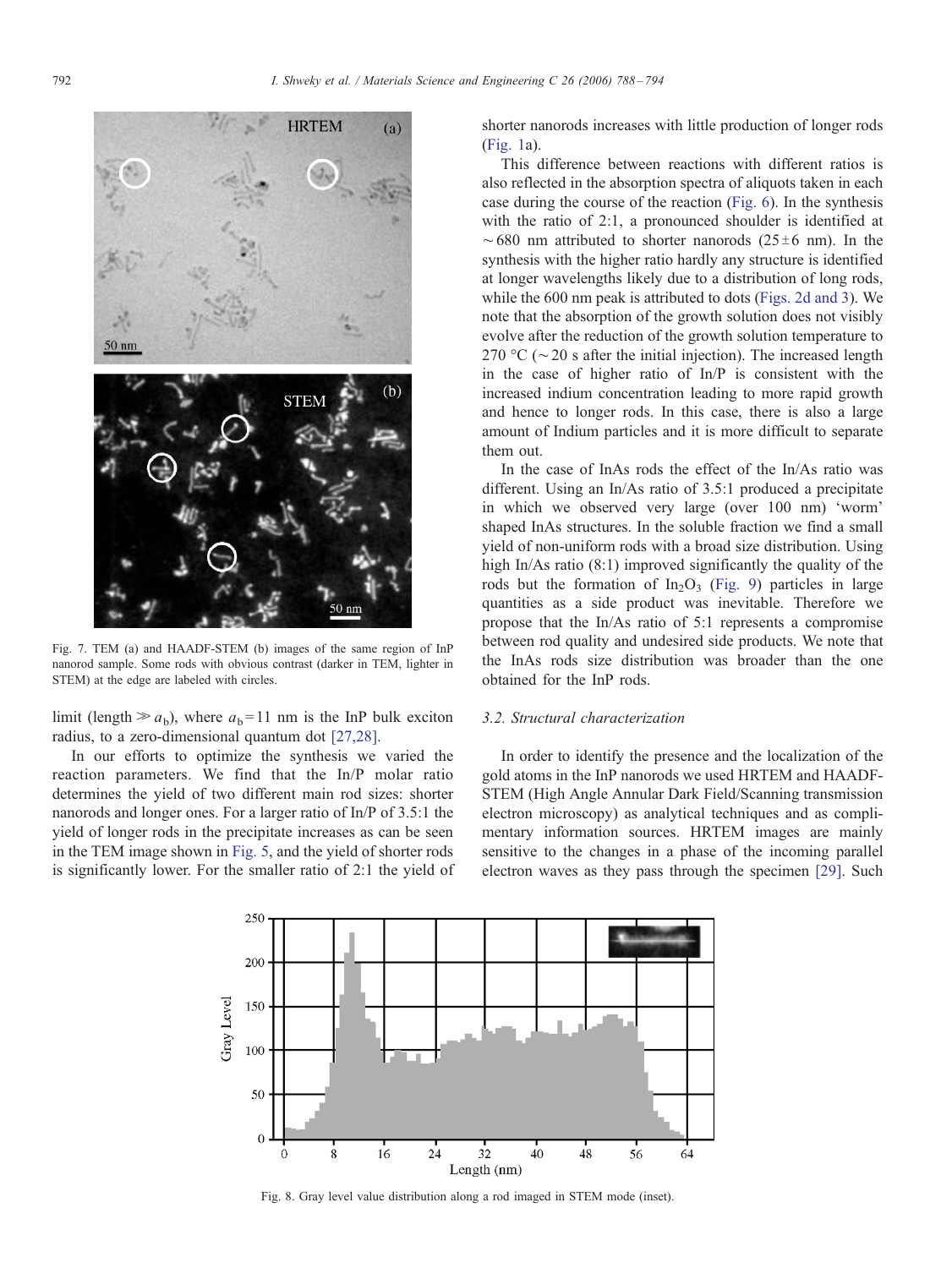<span id="page-5-0"></span>

Fig. 9. Powder X-ray diffraction patterns of (a) the first fraction of InP rods. Solid lines indicate the position and assignment of the bulk zinc-blende InP diffraction peaks. (b) Sample of InAs rods ( $\sim$  25  $\times$  3.5 nm) synthesized using an In/As ratio of 5:1. Solid lines indicate the position of zinc-blende InAs diffraction peaks and the dotted lines the position of  $In_2O_3$  diffraction peaks.

images provide reliable information about the crystallography of the specimen in chosen crystallographic orientation while they suffer from limitations regarding the information on the chemical composition. Nonetheless, darker contrast implies the presence of a heavy atom. This approach is particularly useful in this case because of the extremely small Au seed dimension (i.e. number of Au atoms to be sampled). This limited the possibility of direct chemical identification of the Au seed inside the InP nanorods by spectroscopies available in TEM.

In the HAADF-STEM technique an annular dark field detector (ADF) can serve as a Bragg filter where the integrated intensity of the signal is proportional to the average atomic number, hence providing directly Z-contrast. In this technique areas with bright color reflect the location of the heaviest atom in the system.

[Fig. 7](#page-4-0) presents HRTEM and STEM data from the same grid of InP rods. In the TEM images most of the rods show one prominently dark edge (see [Figs. 1a, 2a, 5, 7a\)](#page-1-0). Based on known mass-thickness contrast phenomenon in TEM, these



Fig. 11. Absorption (solid lines) and PL of InP ( $25 \times 3.8$ ) and InAs ( $\sim 25 \times 3.5$ nm) nanorods. The PL was measured using 532 nm excitation for InP rods and 632 nm for InAs rods.

dark edges could be interpreted as the densest and the heaviest atom regions, i.e. the regions of gold location. Moreover, this is the only suitable interpretation, because in HRTEM these regions revealed no lattice fringes at all, i.e. diffraction contrast could be excluded from consideration.

For STEM study we used HAADF (high angular annular dark field detector), in which the integrated intensity of the signal is directly proportional to the average atomic number of the sampling elements (Z-contrast imaging). As clearly seen on [Fig. 7b](#page-4-0) (STEM HAADF image), most of the rods have one prominently bright edge in Z-contrast image. Evaluation of a cut along the rod (see [Fig. 8](#page-4-0)) shows that the gray level values at the bright edge are two times higher than those along the rod body, where the signal is steady. For the given Z numbers of the sampled atoms (79 for Au, 49 for In and 15 for P), we can therefore unambiguously interpret the bright edges of rods in Z-contrast image as the location of gold atoms.

The InP and InAs rods were characterized structurally with both XRD and HRTEM. The XRD patterns of the InP and InAs are presented in Fig. 9. The peaks correspond to the zinc blende lattice of bulk InP and InAs indicating the crystalline growth of the nanorods. In the XRD pattern of the InAs rod sample (Fig. 9b), in addition to the bulk zinc-blende peaks there are also peaks corresponding to  $In_2O_3$  which is a side product of the reaction.



Fig. 10. HRTEM images of InP rods (b and d). Fourier filtering reveals obvious presence of {111} and {220} type planes (a and c, respectively). All scale marker bars are 5 nm.